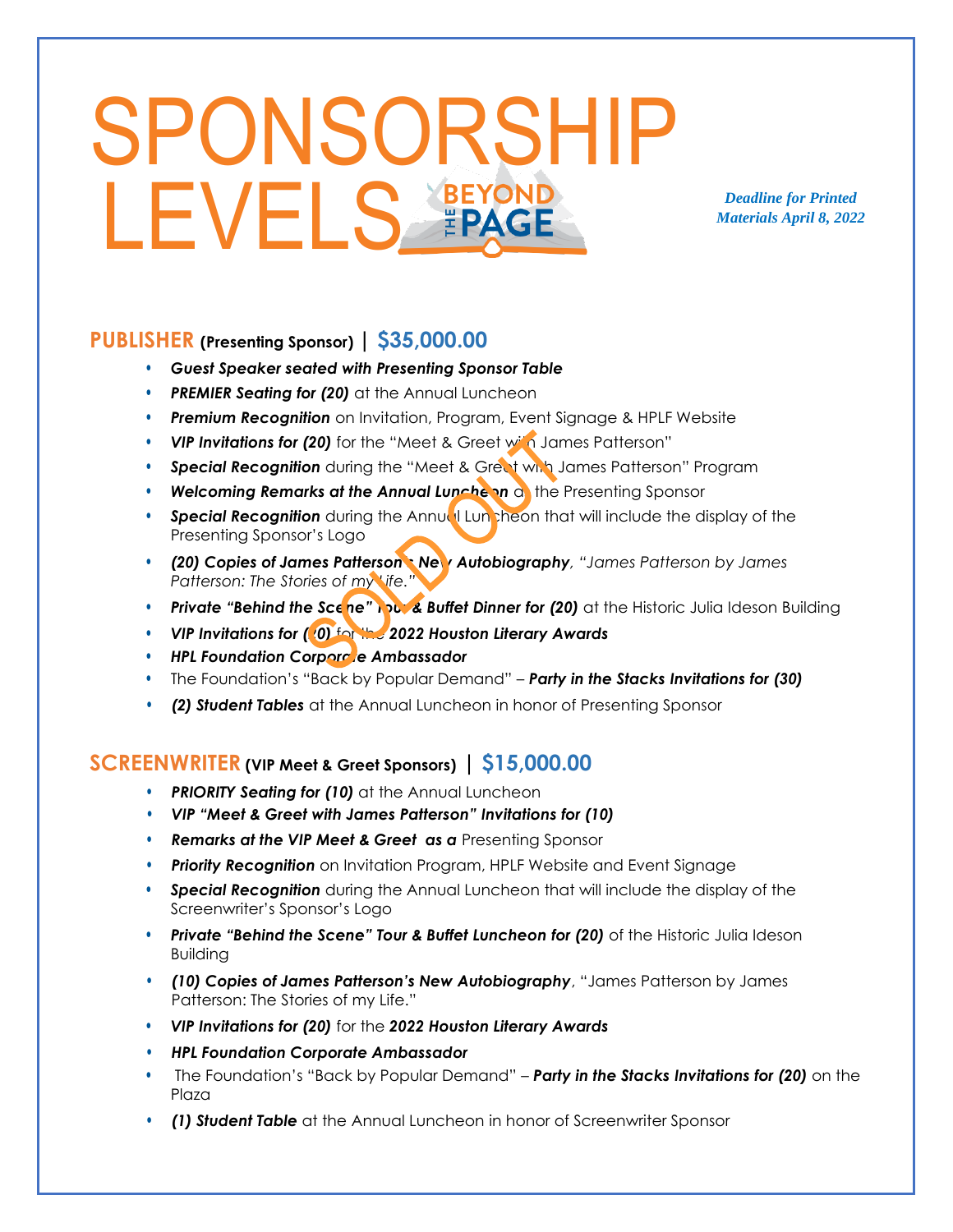### **AUTHOR | \$10,000.00**

- *Preferred Seating for (10)* at the Annual Luncheon
- *VIP "Meet & Greet with James Patterson" Invitations for (10)*
- Priority Recognition on Invitation, Program, HPLF Website and Event Signage
- *(10) Copies* of James Patterson's New Autobiography, "James Patterson by James Patterson: The Stories of my Life."
- *Invitations for (10)* for the 2022 Houston Literary Awards
- *Private "Behind the Scene" Tour & Luncheon for (10)* of the Historic Julia Ideson Building
- *HPL Foundation Corporate Ambassador*
- The Foundation's "Back by Popular Demand" *Party in the Stacks Invitations for (10)*
- *(1) Student Table* at the Annual Luncheon in honor of Author Sponsor

#### **EDITOR | \$7,500.00**

- *Table for (10)* at the Annual Luncheon
- *VIP "Meet & Greet with James Patterson" Invitations for (10)*
- Recognition on Program, HPLF Website, Social-Media, and Event Signage
- *(10) Copies* of James Patterson's New Autobiography, "James Patterson by James Patterson: The Stories of my Life."
- The Foundation's "Back by Popular Demand" *Party in the Stacks Invitations for (10)*
- *Private "Behind the Scene" Tour & Lite Bites for (10)* at the Historic Julia Ideson Building
- *Invitations for (10)* for the 2022 Houston Literary Awards
- *HPL Foundation Corporate Ambassador*

#### **ILLUSTRATOR | \$5,000.00**

- *Table for (10)* at the Annual Luncheon
- *VIP "Meet & Greet with James Patterson" Invitations for (10)*
- Recognition on Program, HPLF Website, Social-Media, and Event Signage
- (*10) Copies* of James Patterson's New Autobiography, "James Patterson by James Patterson: The Stories of my Life."
- *Invitations for (6)* for the 2022 Houston Literary Awards
- The Foundation's "Back by Popular Demand" *Party in the Stacks Invitations for (6)*
- *HPL Foundation Corporate Ambassador*

#### **NARRATOR | \$2,500.00**

- *Table for (10)* at the Annual Luncheon
- Recognition on HPLF Website and Social-Media
- *Invitations for (2)* for the 2022 Houston Literary Awards